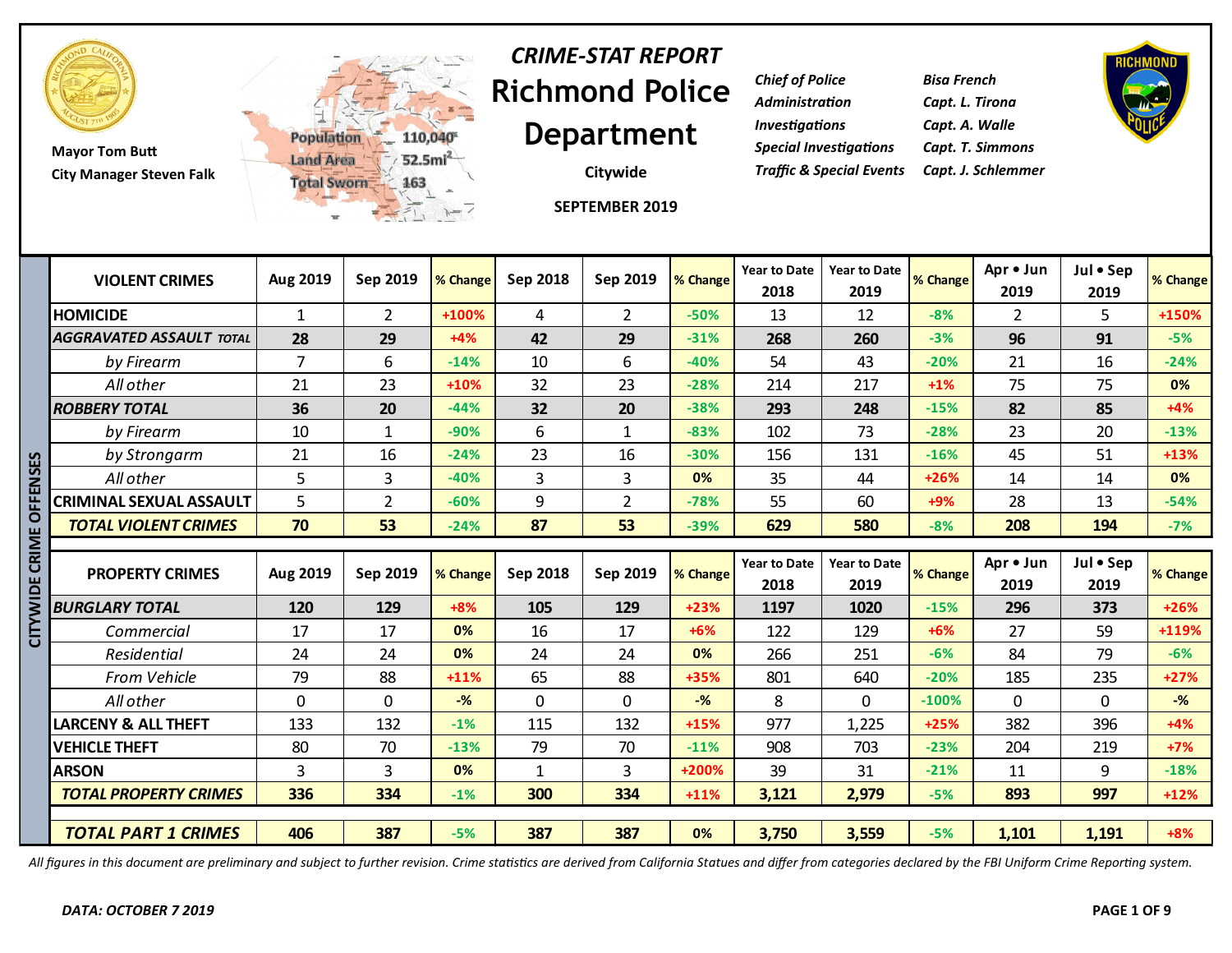

**Mayor Tom Butt City Manager Steven Falk**



#### **Richmond Police Department** *CRIME-STAT REPORT*

**Citywide CFS REPORTS**

**SEPTEMBER 2019**

| Administration                           | Lt. T. Gray        |
|------------------------------------------|--------------------|
| Chief of Staff                           | Lt. M. Stonebraker |
| Patrol Operations                        | Lt. E. Smith       |
| Traffic & Special Events      Lt. F. Tan |                    |
| <b>Communications</b>                    | M. Schlemmer       |
| Records                                  | K. Carzoli         |



| <b>CALLS FOR SERVICE</b>         | Aug 2019 | Sep 2019 | % Change | Sep 2018 | Sep 2019 | % Change | <b>Year to Date</b><br>2018 | <b>Year to Date</b><br>2019 | % Change | Apr • Jun<br>2019 | Jul • Sep<br>2019 | % Change |
|----------------------------------|----------|----------|----------|----------|----------|----------|-----------------------------|-----------------------------|----------|-------------------|-------------------|----------|
| <b>ALL CALLS</b>                 | 10,978   | 10,550   | $-4%$    | 7,493    | 10,550   | $+41%$   | 67,921                      | 95,608                      | $+41%$   | 32,081            | 32,647            | $+2%$    |
| Officer-Initiated                | 3,027    | 3,024    | $-0%$    | 2,535    | 3,024    | $+19%$   | 22,178                      | 29,662                      | $+34%$   | 9,972             | 9,519             | $-5%$    |
| <b>Traffic Stops</b>             | 1,312    | 1,307    | $-0%$    | 1,032    | 1,307    | $+27%$   | 8,315                       | 12,211                      | $+47%$   | 3,916             | 4,089             | $+4%$    |
| Pedestrian Stops                 | 111      | 95       | $-14%$   | 130      | 95       | $-27%$   | 1,205                       | 1,250                       | $+4%$    | 428               | 358               | $-16%$   |
| <b>Community Engagements</b>     | 356      | 327      | $-8%$    | 181      | 327      | $+81%$   | 1,252                       | 4,611                       | +268%    | 1,805             | 1,153             | $-36%$   |
| <b>Security Checks</b>           | 344      | 324      | $-6%$    | 357      | 324      | $-9%$    | 3,423                       | 2,817                       | $-18%$   | 950               | 996               | $+5%$    |
| Shots Fired                      | 77       | 105      | +36%     | 83       | 105      | $+27%$   | 807                         | 881                         | $+9%$    | 327               | 306               | $-6%$    |
| Loitering & Prostitution         | 69       | 69       | 0%       | 65       | 69       | $+6%$    | 645                         | 493                         | $-24%$   | 146               | 184               | $+26%$   |
|                                  |          |          |          |          |          |          |                             |                             |          |                   |                   |          |
| <b>REPORTS</b>                   | Aug 2019 | Sep 2019 | % Change | Sep 2018 | Sep 2019 | % Change | <b>Year to Date</b><br>2018 | <b>Year to Date</b><br>2019 | % Change | Apr • Jun<br>2019 | Jul • Sep<br>2019 | % Change |
| <b>ARRESTS</b>                   | 186      | 206      | $+11%$   | 180      | 206      | $+14%$   | $\Omega$                    | $\Omega$                    | $-%$     | 644               | 605               | $-6%$    |
| from Warrants                    | 68       | 79       | $+16%$   | 51       | 79       | $+55%$   | 388,996                     | 392,281                     | $+1%$    | 206               | 199               | $-3%$    |
| <b>Citation Reports</b>          | 531      | 683      | $+29%$   | 763      | 683      | $-10%$   | 1,746                       | 1,901                       | $+9%$    | 1,402             | 1,664             | $+19%$   |
| Impound Reports                  | 306      | 278      | $-9%$    | 278      | 278      | 0%       | 493                         | 627                         | $+27%$   | 904               | 943               | $+4%$    |
| <b>Traffic Collision Reports</b> | 69       | 95       | +38%     | 112      | 95       | $-15%$   | 4,778                       | 4,779                       | $+0%$    | 171               | 210               | $+23%$   |
| <b>Field Contacts</b>            | 52       | 60       | $+15%$   | 19       | 60       | $+216%$  | 2,696                       | 2,871                       | $+6%$    | 101               | 168               | +66%     |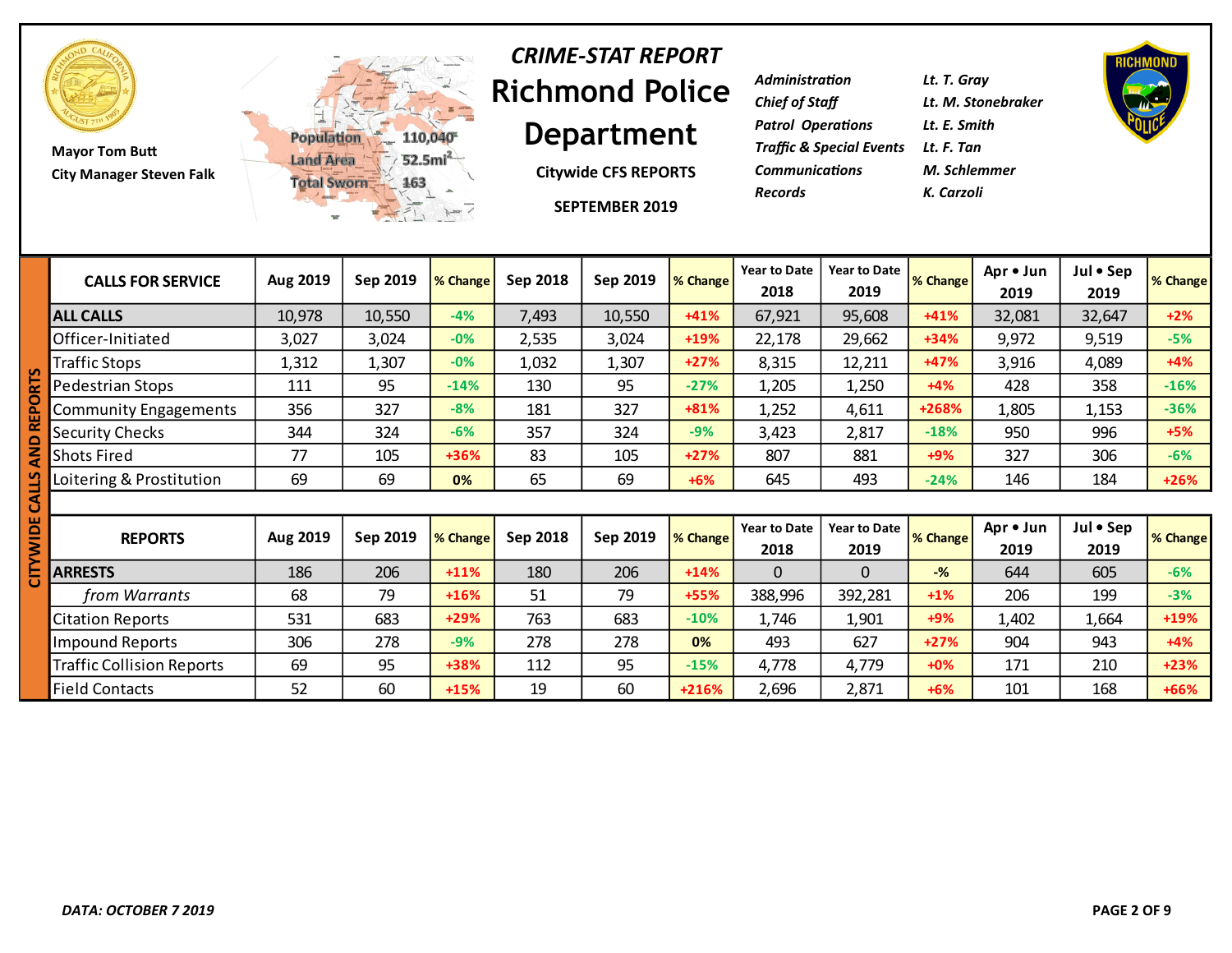

**Mayor Tom Butt City Manager Steven Falk**



# **Richmond Police**  *CRIME-STAT REPORT*

**Department**

**YEAR OVER YEAR STATS**

**SEPTEMBER 2019**

| CIB                     | Lt. E. Barragan |
|-------------------------|-----------------|
| SIB                     | Lt. J. Lopez    |
| <b>BRAVO Unit</b>       | Sat. C. Dean    |
| <b>SRO Unit</b>         | Sat. L. Parker  |
| <b>PR&amp;T</b>         | Sat. E. Loucas  |
| <b>Crime Prevention</b> | M. Milam        |
|                         |                 |

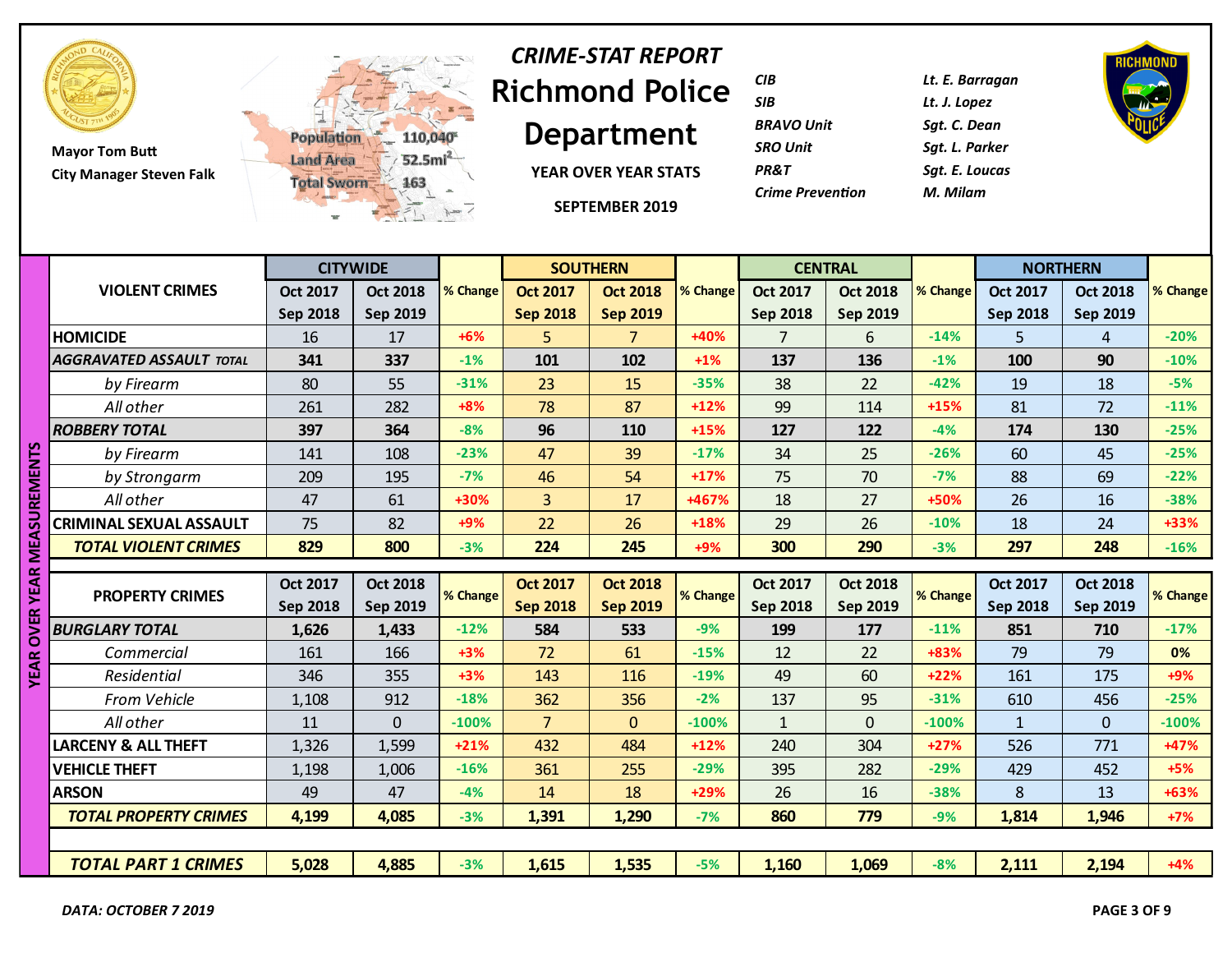

**Southern District CASES**

*Capt. T. Simmons Lt. B. Gard*

|             | <b>Total Sworn</b><br>25        |                | $\mathcal{C}$ |                |                         | <b>SEPTEMBER 2019</b> |                |                             |                             |          |                   |                   |          |
|-------------|---------------------------------|----------------|---------------|----------------|-------------------------|-----------------------|----------------|-----------------------------|-----------------------------|----------|-------------------|-------------------|----------|
|             | <b>VIOLENT CRIMES</b>           | Aug 2019       | Sep 2019      | % Change       | Sep 2018                | Sep 2019              | % Change       | <b>Year to Date</b><br>2018 | <b>Year to Date</b><br>2019 | % Change | Apr • Jun<br>2019 | Jul . Sep<br>2019 | % Change |
|             | <b>HOMICIDE</b>                 | 0              | $\Omega$      | $-\frac{9}{6}$ | 0                       | $\mathbf{0}$          | $-$ %          | 5                           | 5                           | 0%       | 1                 | $\mathbf{1}$      | 0%       |
|             | <b>AGGRAVATED ASSAULT TOTAL</b> | 10             | 10            | 0%             | 18                      | 10                    | $-44%$         | 80                          | 75                          | $-6%$    | 20                | 31                | +55%     |
|             | by Firearm                      | $\overline{2}$ | $\mathbf{1}$  | $-50%$         | 4                       | $\mathbf{1}$          | $-75%$         | 16                          | 11                          | $-31%$   | 5                 | 3                 | $-40%$   |
|             | All other                       | 8              | 9             | $+13%$         | 14                      | 9                     | $-36%$         | 64                          | 64                          | 0%       | 15                | 28                | +87%     |
|             | <b>ROBBERY TOTAL</b>            | 11             | 5             | $-55%$         | $\overline{\mathbf{z}}$ | 5                     | $-29%$         | 76                          | 73                          | $-4%$    | 18                | 30                | $+67%$   |
| <u>אואי</u> | by Firearm                      | $\overline{2}$ | $\mathbf{1}$  | $-50%$         | 3                       | $\mathbf{1}$          | $-67%$         | 36                          | 24                          | $-33%$   | 5                 | 8                 | +60%     |
|             | by Strongarm                    | 8              | 3             | $-63%$         | 4                       | 3                     | $-25%$         | 38                          | 37                          | $-3%$    | 11                | 18                | $+64%$   |
|             | All other                       | $\mathbf{1}$   | $\mathbf{1}$  | 0%             | $\mathbf 0$             | $\mathbf{1}$          | $-$ %          | $\overline{2}$              | 12                          | +500%    | $\overline{2}$    | 4                 | +100%    |
|             | <b>CRIMINAL SEXUAL ASSAULT</b>  | $\overline{2}$ | $\mathbf{1}$  | $-50%$         | 5                       | $\mathbf{1}$          | $-80%$         | 20                          | 19                          | $-5%$    | 6                 | 5                 | $-17%$   |
|             | <b>TOTAL VIOLENT CRIMES</b>     | 23             | 16            | $-30%$         | 30                      | 16                    | $-47%$         | 181                         | 172                         | $-5%$    | 45                | 67                | +49%     |
|             |                                 |                |               |                |                         |                       |                |                             |                             |          |                   |                   |          |
|             | <b>PROPERTY CRIMES</b>          | Aug 2019       | Sep 2019      | % Change       | Sep 2018                | Sep 2019              | % Change       | <b>Year to Date</b><br>2018 | <b>Year to Date</b><br>2019 | % Change | Apr . Jun<br>2019 | Jul . Sep<br>2019 | % Change |
| ē           | <b>BURGLARY TOTAL</b>           | 53             | 36            | $-32%$         | 31                      | 36                    | $+16%$         | 435                         | 389                         | $-11%$   | 107               | 145               | +36%     |
|             | Commercial                      | $\overline{7}$ | 6             | $-14%$         | 6                       | 6                     | 0%             | 56                          | 50                          | $-11%$   | 13                | 20                | $+54%$   |
|             | Residential                     | 10             | 5             | $-50%$         | 11                      | 5                     | $-55%$         | 117                         | 80                          | $-32%$   | 20                | 32                | +60%     |
|             | From Vehicle                    | 36             | 25            | $-31%$         | 14                      | 25                    | +79%           | 255                         | 259                         | $+2%$    | 74                | 93                | $+26%$   |
| 3           | All other                       | $\mathbf 0$    | $\mathbf 0$   | $-$ %          | $\mathbf 0$             | $\mathbf{0}$          | $-\frac{9}{6}$ | $\overline{7}$              | 0                           | $-100%$  | $\mathbf{0}$      | $\mathbf 0$       | $-%$     |
|             | <b>LARCENY &amp; ALL THEFT</b>  | 38             | 43            | $+13%$         | 40                      | 43                    | $+8%$          | 334                         | 370                         | $+11%$   | 126               | 129               | $+2%$    |
|             | <b>VEHICLE THEFT</b>            | 26             | 27            | $+4%$          | 33                      | 27                    | $-18%$         | 284                         | 178                         | $-37%$   | 40                | 72                | +80%     |
|             | <b>ARSON</b>                    | $\mathbf{1}$   | $\mathbf{1}$  | 0%             | 1                       | $\mathbf{1}$          | 0%             | 10                          | 10                          | 0%       | $\overline{2}$    | 4                 | +100%    |
|             | <b>TOTAL PROPERTY CRIMES</b>    | 118            | 107           | $-9%$          | 105                     | 107                   | $+2%$          | 1063                        | 947                         | $-11%$   | 275               | 350               | $+27%$   |

*All figures in this document are preliminary and subject to further revision. Crime statistics are derived from California Statues and differ from categories declared by the FBI Uniform Crime Reporting system.*

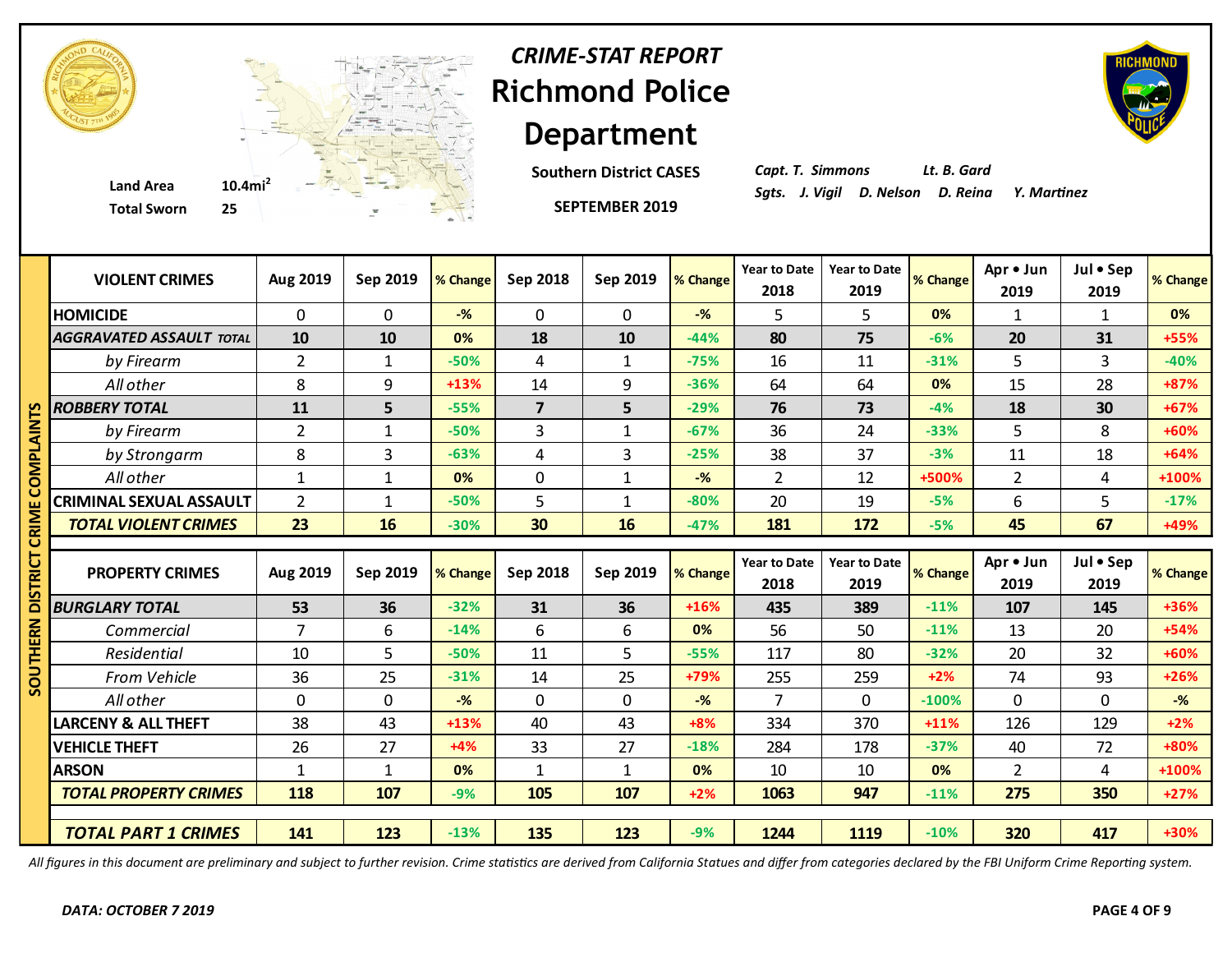

**Southern District CFS**

**SEPTEMBER 2019**



*Capt. T. Simmons Lt. B. Gard*

| <b>CALLS FOR SERVICE</b>         | Aug 2019 | Sep 2019 | % Change | Sep 2018 | Sep 2019 | % Change | <b>Year to Date</b><br>2018 | <b>Year to Date</b><br>2019 | <b>% Change</b> | Apr • Jun<br>2019 | Jul • Sep<br>2019 | % Change |
|----------------------------------|----------|----------|----------|----------|----------|----------|-----------------------------|-----------------------------|-----------------|-------------------|-------------------|----------|
| <b>ALL CALLS</b>                 | 3,663    | 3,463    | $-5%$    | 2,049    | 3,463    | +69%     | 19,943                      | 31,602                      | +58%            | 10,399            | 10,893            | $+5%$    |
| Officer-Initiated                | 1,097    | 1,017    | $-7%$    | 676      | 1,017    | $+50%$   | 6,709                       | 10,786                      | $+61%$          | 3,500             | 3,324             | $-5%$    |
| <b>Traffic Stops</b>             | 427      | 367      | $-14%$   | 253      | 367      | $+45%$   | 2,477                       | 4,049                       | +63%            | 1,292             | 1,284             | $-1%$    |
| Pedestrian Stops                 | 39       | 27       | $-31%$   | 40       | 27       | $-33%$   | 248                         | 341                         | +38%            | 120               | 107               | $-11%$   |
| <b>Community Engagements</b>     | 180      | 233      | +29%     | 53       | 233      | +340%    | 474                         | 2,315                       | +388%           | 772               | 636               | $-18%$   |
| <b>Security Checks</b>           | 116      | 125      | $+8%$    | 93       | 125      | $+34%$   | 1,056                       | 929                         | $-12%$          | 276               | 353               | +28%     |
| <b>Shots Fired</b>               | 18       | 21       | $+17%$   | 24       | 21       | $-13%$   | 223                         | 245                         | $+10%$          | 93                | 77                | $-17%$   |
| Loitering & Prostitution         | 12       | 15       | $+25%$   | 8        | 15       | +88%     | 95                          | 80                          | $-16%$          | 24                | 33                | +38%     |
|                                  |          |          |          |          |          |          |                             |                             |                 |                   |                   |          |
|                                  |          |          |          |          |          |          |                             |                             |                 |                   |                   |          |
| <b>REPORTS</b>                   | Aug 2019 | Sep 2019 | % Change | Sep 2018 | Sep 2019 | % Change | <b>Year to Date</b><br>2018 | <b>Year to Date</b><br>2019 | % Change        | Apr • Jun<br>2019 | Jul . Sep<br>2019 | % Change |
| <b>ARRESTS</b>                   | 66       | 82       | $+24%$   | 68       | 82       | $+21%$   | $\Omega$                    | $\Omega$                    | $-$ %           | 201               | 228               | $+13%$   |
| from Warrants                    | 20       | 38       | +90%     | 20       | 38       | $+90%$   | 388,996                     | 392,281                     | $+1\%$          | 64                | 71                | $+11%$   |
| <b>Citation Reports</b>          | 122      | 216      | $+77%$   | 300      | 216      | $-28%$   | 536                         | 656                         | $+22%$          | 526               | 470               | $-11%$   |
| <b>Impound Reports</b>           | 117      | 108      | $-8%$    | 99       | 108      | $+9%$    | 178                         | 215                         | $+21%$          | 287               | 331               | $+15%$   |
| <b>Traffic Collision Reports</b> | 31       | 36       | $+16%$   | 34       | 36       | $+6%$    | 1,843                       | 1,671                       | $-9%$           | 48                | 81                | +69%     |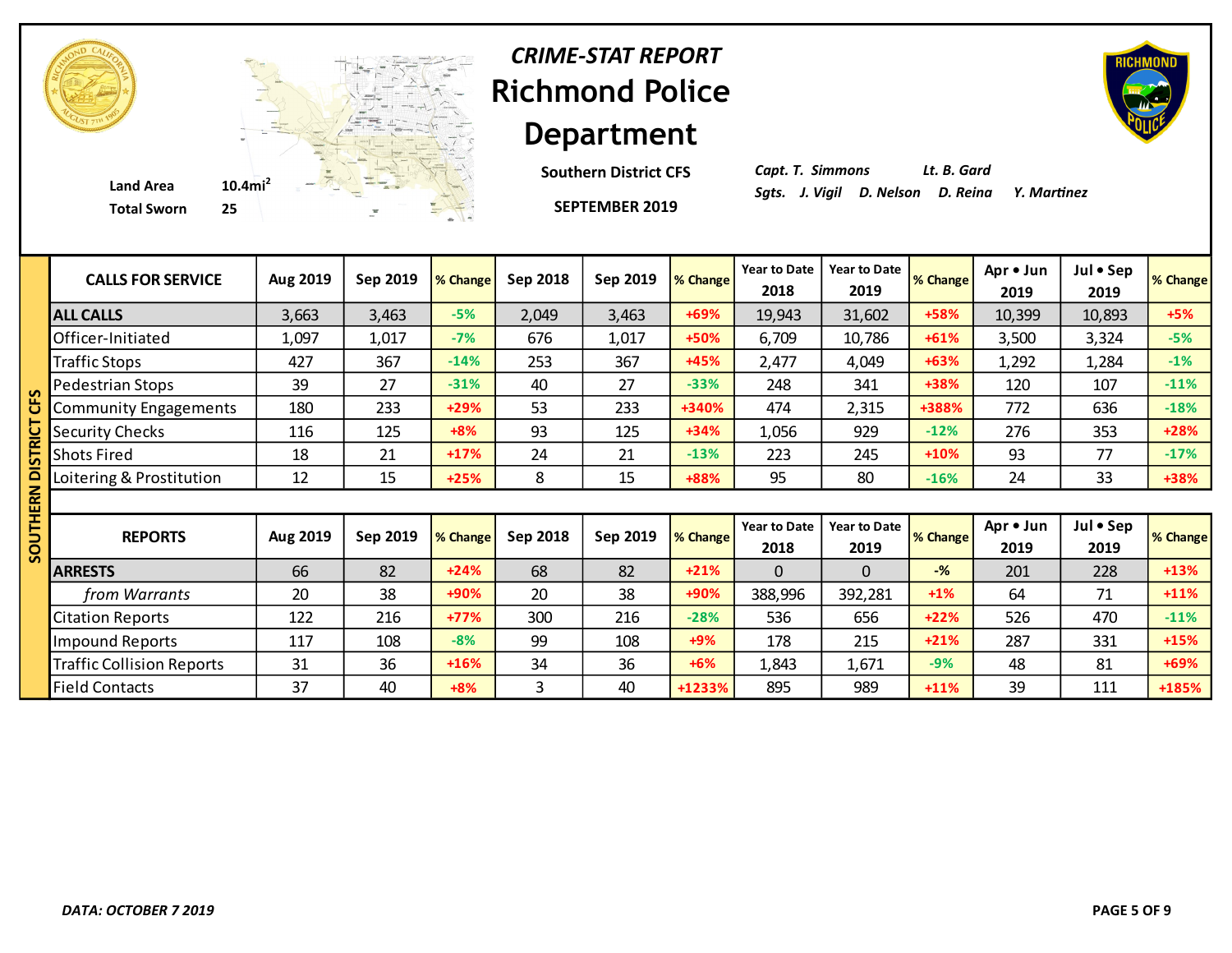

**Central District CASES**

*Capt. J. Schlemmer Lt. T. Mollenbernd*

|        | <b>Total Sworn</b>              | $25 \leftarrow$ |              |          |                | <b>SEPTEMBER 2019</b> |          |                             |                             |          |                   |                   |                    |
|--------|---------------------------------|-----------------|--------------|----------|----------------|-----------------------|----------|-----------------------------|-----------------------------|----------|-------------------|-------------------|--------------------|
|        | <b>VIOLENT CRIMES</b>           | Aug 2019        | Sep 2019     | % Change | Sep 2018       | Sep 2019              | % Change | <b>Year to Date</b><br>2018 | <b>Year to Date</b><br>2019 | % Change | Apr . Jun<br>2019 | Jul . Sep<br>2019 | % Change           |
|        | <b>HOMICIDE</b>                 | $\mathbf{1}$    | 1            | 0%       | 4              | $\mathbf{1}$          | $-75%$   | 6                           | 5                           | $-17%$   | 1                 | 3                 | +200%              |
|        | <b>AGGRAVATED ASSAULT TOTAL</b> | 10              | 10           | 0%       | 12             | 10                    | $-17%$   | 106                         | 110                         | $+4%$    | 44                | 37                | $-16%$             |
|        | by Firearm                      | $\overline{3}$  | $\mathbf{1}$ | $-67%$   | 6              | $\mathbf{1}$          | $-83%$   | 26                          | 16                          | $-38%$   | 9                 | 6                 | $-33%$             |
|        | All other                       | $\overline{7}$  | 9            | +29%     | 6              | 9                     | +50%     | 80                          | 94                          | +18%     | 35                | 31                | $-11%$             |
| m      | <b>ROBBERY TOTAL</b>            | 12              | 6            | $-50%$   | 12             | 6                     | $-50%$   | 88                          | 86                          | $-2%$    | 28                | 27                | $-4%$              |
| Ξ      | by Firearm                      | 4               | $\mathbf 0$  | $-100%$  | $\mathbf{1}$   | $\mathbf{0}$          | $-100%$  | 24                          | 20                          | $-17%$   | 6                 | 5                 | $-17%$             |
|        | by Strongarm                    | 6               | 5            | $-17%$   | 10             | 5                     | $-50%$   | 52                          | 48                          | $-8%$    | 16                | 17                | $+6%$              |
| ≅      | All other                       | $\overline{2}$  | $\mathbf{1}$ | $-50%$   | $\mathbf{1}$   | $\mathbf{1}$          | 0%       | 12                          | 18                          | +50%     | 6                 | 5                 | $-17%$             |
|        | <b>CRIMINAL SEXUAL ASSAULT</b>  | $\overline{2}$  | $\mathbf 0$  | $-100%$  | $\overline{3}$ | $\mathbf 0$           | $-100%$  | 19                          | 19                          | 0%       | 10                | 6                 | $-40%$             |
|        | <b>TOTAL VIOLENT CRIMES</b>     | 25              | 17           | $-32%$   | 31             | 17                    | $-45%$   | 219                         | 220                         | $+0%$    | 83                | 73                | $-12%$             |
|        |                                 |                 |              |          |                |                       |          |                             |                             |          |                   |                   |                    |
| ō<br>5 | <b>PROPERTY CRIMES</b>          | Aug 2019        | Sep 2019     | % Change | Sep 2018       | Sep 2019              | % Change | <b>Year to Date</b><br>2018 | <b>Year to Date</b><br>2019 | % Change | Apr • Jun<br>2019 | Jul . Sep<br>2019 |                    |
|        | <b>BURGLARY TOTAL</b>           | 8               | 17           | $+113%$  | 9              | 17                    | +89%     | 142                         | 131                         | $-8%$    | 43                | 39                | $-9%$              |
|        | Commercial                      | $\mathbf{1}$    | 3            | +200%    | $\overline{2}$ | 3                     | +50%     | 11                          | 18                          | $+64%$   | 5                 | $\overline{7}$    | +40%               |
|        | Residential                     | $\mathbf{1}$    | 4            | +300%    | $\mathbf{1}$   | 4                     | +300%    | 36                          | 43                          | +19%     | 19                | $\overline{7}$    | $-63%$             |
| 룹      | From Vehicle                    | 6               | 10           | $+67%$   | 6              | 10                    | $+67%$   | 95                          | 70                          | $-26%$   | 19                | 25                | $+32%$             |
|        | All other                       | $\mathbf 0$     | 0            | $-$ %    | $\mathbf 0$    | 0                     | $-$ %    | $\mathbf 0$                 | 0                           | $-$ %    | $\mathbf 0$       | $\mathbf 0$       | $-%$               |
|        | <b>LARCENY &amp; ALL THEFT</b>  | 21              | 23           | $+10%$   | 20             | 23                    | $+15%$   | 177                         | 224                         | $+27%$   | 79                | 65                | $-18%$             |
|        | <b>VEHICLE THEFT</b>            | 27              | 17           | $-37%$   | 13             | 17                    | $+31%$   | 295                         | 229                         | $-22%$   | 75                | 67                | $-11%$             |
|        | <b>ARSON</b>                    | $\mathbf 0$     | $\mathbf 0$  | $-%$     | $\mathbf 0$    | $\mathbf 0$           | $-$ %    | 22                          | 12                          | $-45%$   | $\overline{7}$    | $\mathbf{1}$      | % Change<br>$-86%$ |
|        | <b>TOTAL PROPERTY CRIMES</b>    | 56              | 57           | $+2%$    | 42             | 57                    | +36%     | 636                         | 596                         | $-6%$    | 204               | 172               | $-16%$             |

*All figures in this document are preliminary and subject to further revision. Crime statistics are derived from California Statues and differ from categories declared by the FBI Uniform Crime Reporting system.*

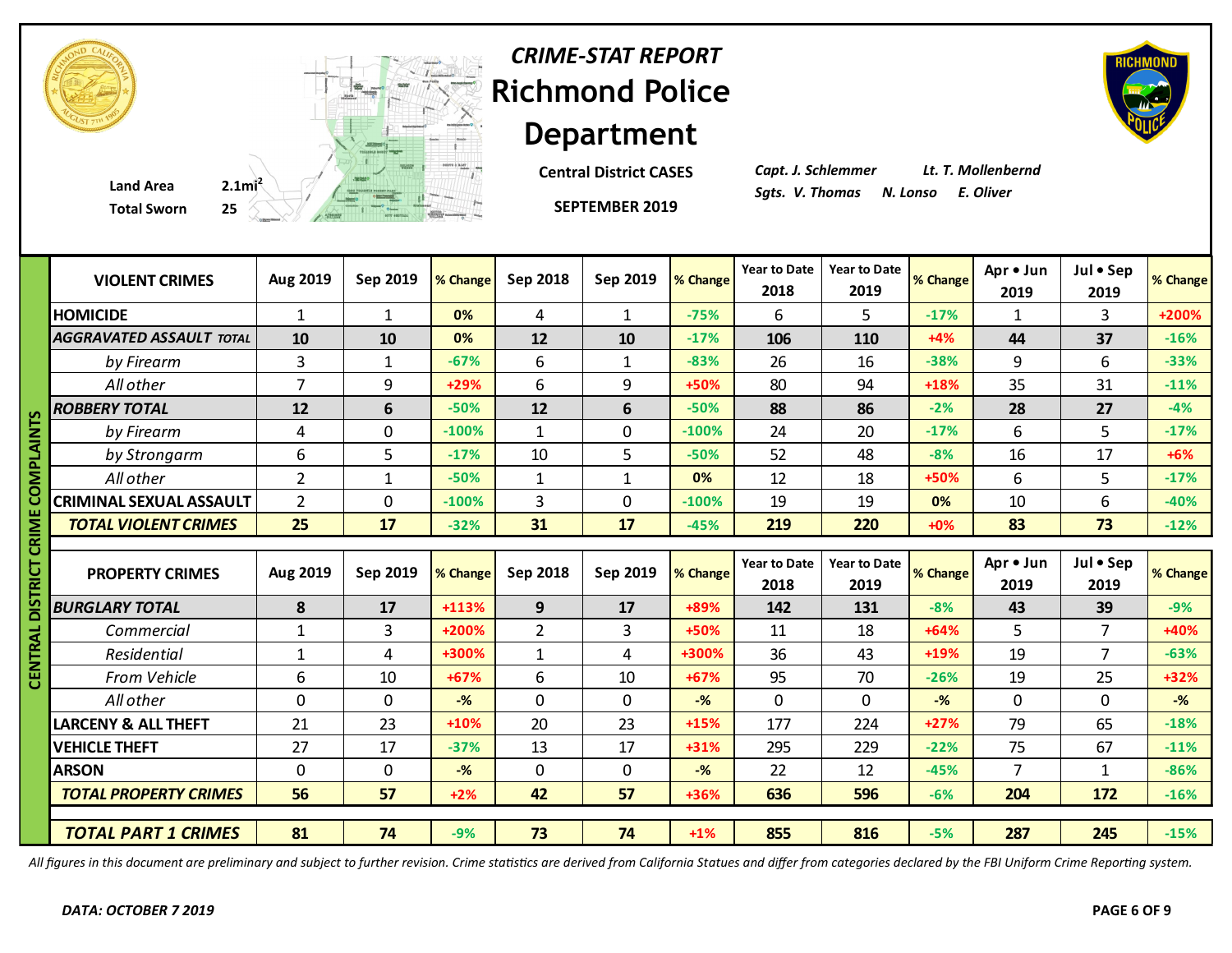

**SEPTEMBER 2019 Central District CFS** *Capt. J. Schlemmer Lt. T. Mollenbernd*

|   | <b>CALLS FOR SERVICE</b>         | Aug 2019 | Sep 2019 | % Change | Sep 2018 | Sep 2019 | % Change | <b>Year to Date</b><br>2018 | <b>Year to Date</b><br>2019 | <b>% Change</b> | Apr • Jun<br>2019 | Jul • Sep<br>2019 | % Change |
|---|----------------------------------|----------|----------|----------|----------|----------|----------|-----------------------------|-----------------------------|-----------------|-------------------|-------------------|----------|
|   | <b>ALL CALLS</b>                 | 3,280    | 3,076    | $-6%$    | 2,294    | 3,076    | $+34%$   | 20,184                      | 28,911                      | $+43%$          | 9,976             | 9,649             | $-3%$    |
|   | Officer-Initiated                | 999      | 1,072    | $+7%$    | 708      | 1,072    | $+51%$   | 5,965                       | 9,974                       | $+67%$          | 3,354             | 3,268             | $-3%$    |
|   | <b>Traffic Stops</b>             | 522      | 601      | $+15%$   | 406      | 601      | +48%     | 3,182                       | 4,950                       | +56%            | 1,509             | 1,722             | $+14%$   |
|   | Pedestrian Stops                 | 52       | 43       | $-17%$   | 56       | 43       | $-23%$   | 604                         | 584                         | $-3%$           | 203               | 168               | $-17%$   |
|   | <b>Community Engagements</b>     | 92       | 162      | +76%     | 59       | 162      | +175%    | 402                         | 1,265                       | $+215%$         | 479               | 424               | $-11%$   |
|   | <b>Security Checks</b>           | 56       | 61       | $+9%$    | 73       | 61       | $-16%$   | 675                         | 617                         | $-9%$           | 281               | 176               | $-37%$   |
|   | <b>Shots Fired</b>               | 28       | 43       | $+54%$   | 40       | 43       | $+8%$    | 339                         | 357                         | $+5%$           | 129               | 121               | $-6%$    |
|   | Loitering & Prostitution         | 38       | 42       | $+11%$   | 7        | 42       | +500%    | 132                         | 213                         | $+61%$          | 56                | 101               | +80%     |
| ∢ |                                  |          |          |          |          |          |          |                             |                             |                 |                   |                   |          |
|   | <b>REPORTS</b>                   | Aug 2019 | Sep 2019 | % Change | Sep 2018 | Sep 2019 | % Change | <b>Year to Date</b><br>2018 | Year to Date<br>2019        | % Change        | Apr . Jun<br>2019 | Jul • Sep<br>2019 | % Change |
|   | <b>ARRESTS</b>                   | 67       | 68       | $+1%$    | 60       | 68       | $+13%$   | $\Omega$                    | $\Omega$                    | $-\frac{9}{6}$  | 236               | 221               | $-6%$    |
|   | from Warrants                    | 23       | 26       | $+13%$   | 17       | 26       | $+53%$   | 388,996                     | 392,281                     | $+1\%$          | 74                | 68                | $-8%$    |
|   | <b>Citation Reports</b>          | 158      | 181      | $+15%$   | 146      | 181      | $+24%$   | 660                         | 703                         | $+7%$           | 458               | 462               | $+1\%$   |
|   | <b>Impound Reports</b>           | 100      | 96       | $-4%$    | 107      | 96       | $-10%$   | 209                         | 230                         | $+10%$          | 350               | 356               | $+2%$    |
|   | <b>Traffic Collision Reports</b> | 14       | 25       | +79%     | 34       | 25       | $-26%$   | 993                         | 1,476                       | +49%            | 54                | 52                | $-4%$    |
|   | <b>Field Contacts</b>            | 12       | 10       | $-17%$   | 12       | 10       | $-17%$   | 1,085                       | 1,065                       | $-2%$           | 34                | 37                | $+9%$    |

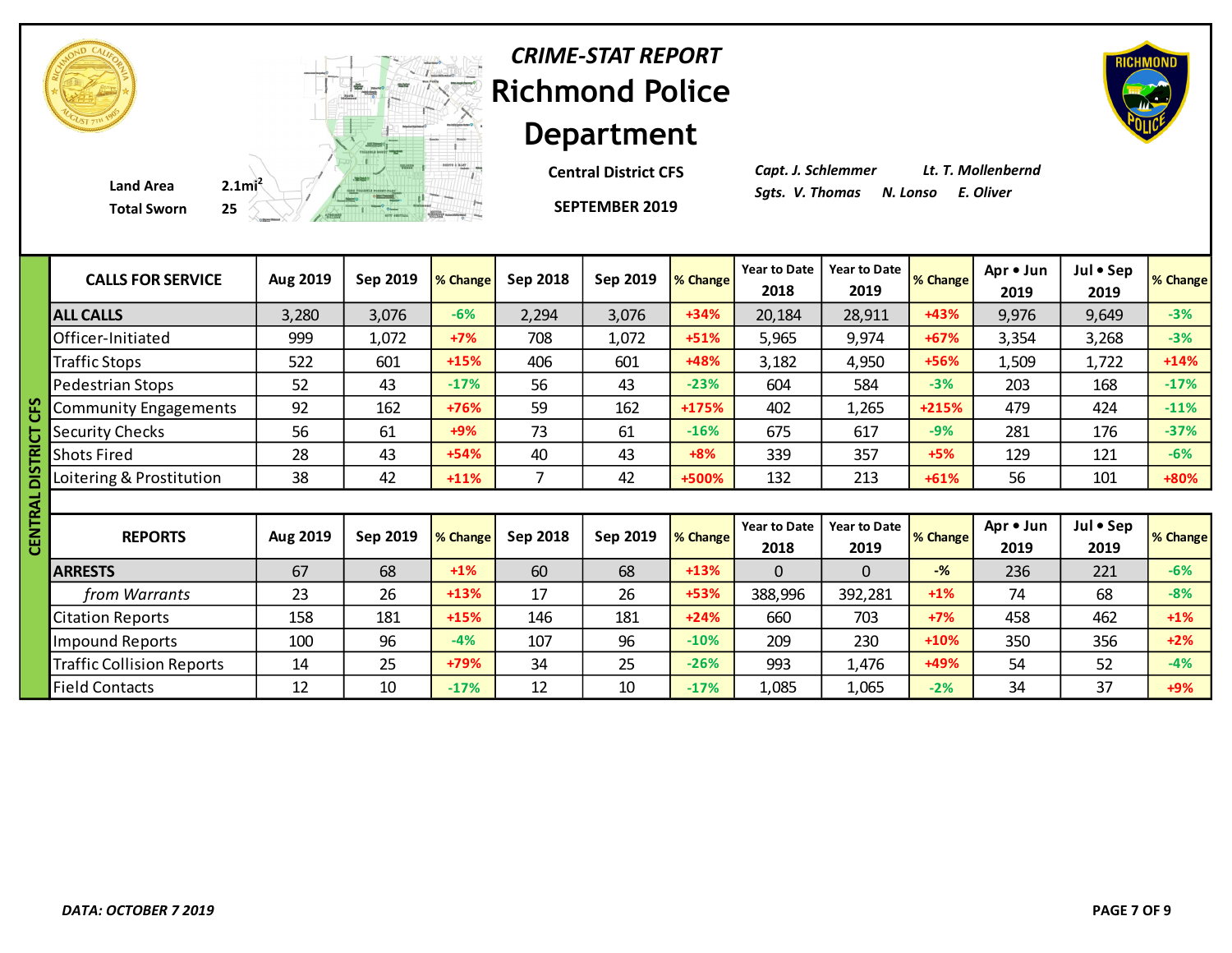



**Total Sworn 25**

**Department Northern District CASES**

*Capt. A. Walle Lt. S. Johanson*

|                 | <b>VIOLENT CRIMES</b>           | Aug 2019       | Sep 2019       | % Change | Sep 2018       | Sep 2019       | % Change       | <b>Year to Date</b><br>2018 | <b>Year to Date</b><br>2019 | % Change | Apr . Jun<br>2019 | Jul • Sep<br>2019 | % Change |
|-----------------|---------------------------------|----------------|----------------|----------|----------------|----------------|----------------|-----------------------------|-----------------------------|----------|-------------------|-------------------|----------|
|                 | <b>HOMICIDE</b>                 | $\mathbf 0$    | $\mathbf{1}$   | $-$ %    | $\mathbf 0$    | $\mathbf{1}$   | $-$ %          | 3                           | $\overline{2}$              | $-33%$   | $\Omega$          | $\mathbf{1}$      | $-$ %    |
|                 | <b>AGGRAVATED ASSAULT TOTAL</b> | $\overline{7}$ | 9              | +29%     | 12             | 9              | $-25%$         | 79                          | 66                          | $-16%$   | 25                | 21                | $-16%$   |
|                 | by Firearm                      | $\overline{2}$ | 4              | +100%    | $\pmb{0}$      | 4              | $-$ %          | 12                          | 16                          | $+33%$   | $\overline{7}$    | $\overline{7}$    | 0%       |
|                 | All other                       | 5              | 5              | 0%       | 12             | 5              | $-58%$         | 67                          | 50                          | $-25%$   | 18                | 14                | $-22%$   |
|                 | <b>ROBBERY TOTAL</b>            | 12             | 8              | $-33%$   | 13             | 8              | $-38%$         | 129                         | 87                          | $-33%$   | 36                | 26                | $-28%$   |
|                 | by Firearm                      | 4              | $\mathbf 0$    | $-100%$  | $\overline{2}$ | $\mathbf 0$    | $-100%$        | 42                          | 30                          | $-29%$   | 12                | 7                 | $-42%$   |
|                 | by Strongarm                    | $\overline{7}$ | $\overline{7}$ | 0%       | 9              | $\overline{7}$ | $-22%$         | 66                          | 44                          | $-33%$   | 17                | 15                | $-12%$   |
| A<br>S<br>O     | All other                       | 1              | $\mathbf{1}$   | 0%       | $\overline{2}$ | $\mathbf{1}$   | $-50%$         | 21                          | 13                          | $-38%$   | $\overline{7}$    | 4                 | $-43%$   |
|                 | <b>CRIMINAL SEXUAL ASSAULT</b>  | $\mathbf{1}$   | $\mathbf{1}$   | 0%       | $\mathbf 0$    | $\mathbf{1}$   | $-\frac{9}{6}$ | 10                          | 16                          | +60%     | 8                 | $\overline{2}$    | $-75%$   |
| CRIM            | <b>TOTAL VIOLENT CRIMES</b>     | 20             | 19             | $-5%$    | 25             | 19             | $-24%$         | 221                         | 171                         | $-23%$   | 69                | 50                | $-28%$   |
|                 |                                 |                |                |          |                |                |                |                             |                             |          |                   |                   |          |
|                 |                                 |                |                |          |                |                |                |                             |                             |          |                   |                   |          |
| ים<br>מ         | <b>PROPERTY CRIMES</b>          | Aug 2019       | Sep 2019       | % Change | Sep 2018       | Sep 2019       | % Change       | <b>Year to Date</b><br>2018 | <b>Year to Date</b><br>2019 | % Change | Apr • Jun<br>2019 | Jul • Sep<br>2019 | % Change |
|                 | <b>BURGLARY TOTAL</b>           | 59             | 76             | +29%     | 65             | 76             | $+17%$         | 620                         | 487                         | $-21%$   | 141               | 189               | +34%     |
|                 | Commercial                      | 8              | 8              | 0%       | 8              | 8              | 0%             | 55                          | 57                          | $+4%$    | 9                 | 31                | +244%    |
| ≧<br>⊞          | Residential                     | 14             | 15             | $+7%$    | 12             | 15             | $+25%$         | 113                         | 124                         | $+10%$   | 45                | 41                | $-9%$    |
|                 | From Vehicle                    | 37             | 53             | +43%     | 45             | 53             | +18%           | 451                         | 306                         | $-32%$   | 87                | 117               | +34%     |
| <b>NOR</b><br>2 | All other                       | $\mathbf 0$    | $\Omega$       | $-$ %    | $\mathbf{0}$   | $\Omega$       | $-$ %          | $\mathbf{1}$                | $\Omega$                    | $-100%$  | $\Omega$          | $\mathbf 0$       | $-$ %    |
|                 | <b>LARCENY &amp; ALL THEFT</b>  | 72             | 64             | $-11%$   | 53             | 64             | $+21%$         | 461                         | 594                         | $+29%$   | 177               | 194               | +10%     |
|                 | <b>VEHICLE THEFT</b>            | 27             | 26             | $-4%$    | 30             | 26             | $-13%$         | 321                         | 282                         | $-12%$   | 83                | 80                | $-4%$    |
|                 | <b>ARSON</b>                    | $\overline{2}$ | $\overline{2}$ | 0%       | 0              | $\overline{2}$ | $-$ %          | $\overline{7}$              | 9                           | $+29%$   | $\overline{2}$    | 4                 | +100%    |
|                 | <b>TOTAL PROPERTY CRIMES</b>    | 160            | 168            | $+5%$    | 148            | 168            | $+14%$         | 1409                        | 1372                        | $-3%$    | 403               | 467               | $+16%$   |
|                 |                                 |                |                |          |                |                |                |                             |                             |          |                   |                   |          |

*All figures in this document are preliminary and subject to further revision. Crime statistics are derived from California Statues and differ from categories declared by the FBI Uniform Crime Reporting system.*



*CRIME-STAT REPORT*

**SEPTEMBER 2019**